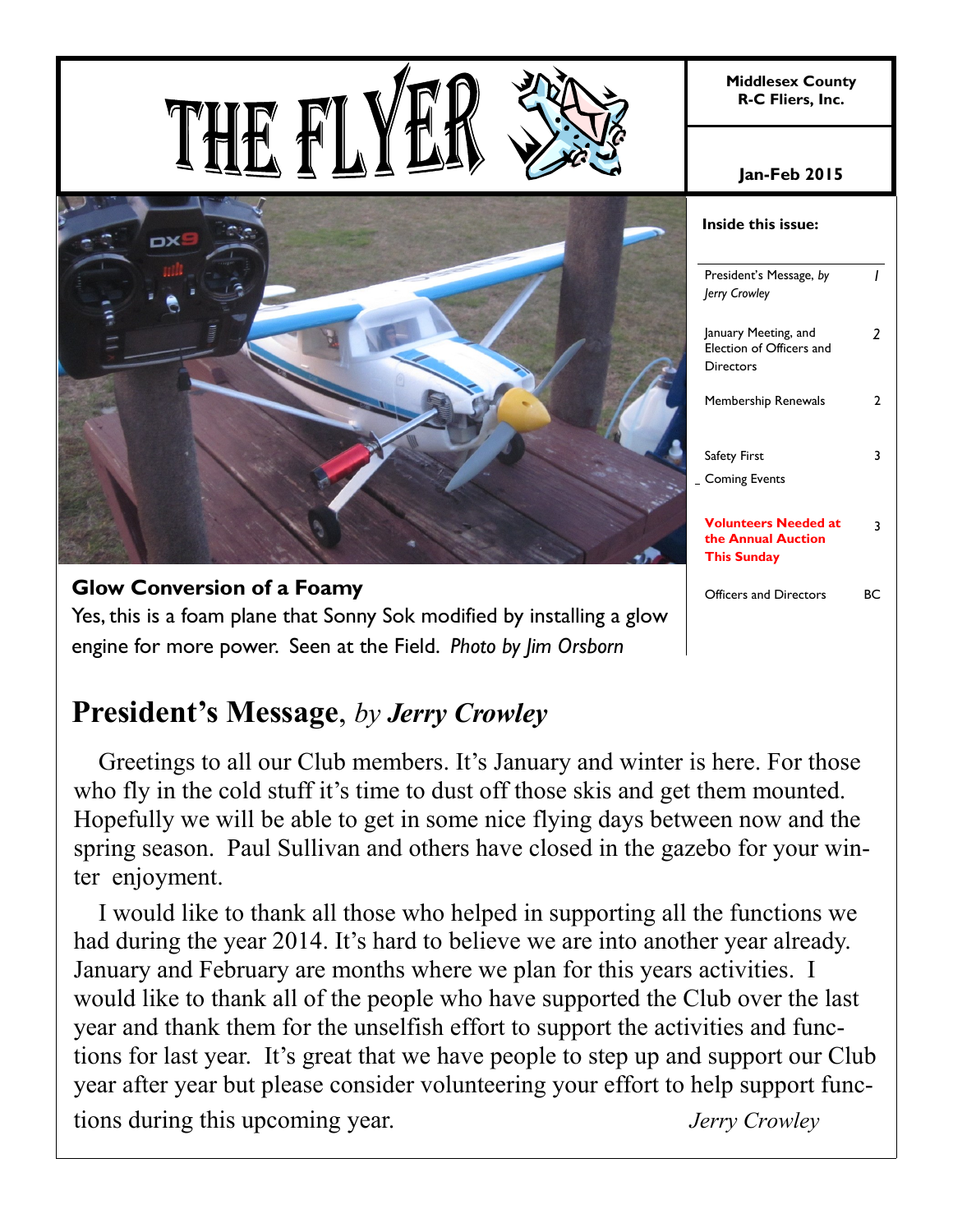## **Annual Election of new Officer and Directors**

The January meeting is when we elect new Officers and Directors for the coming year. This year we had 13 members who showed up to approve business and participate in the election. The following slate was offered. After asking, there were no additional nominations from the floor, so the proposed slate was approved as submitted.

**President**: Jerry Crowley

**V. President**: Paul Sullivan

**Treasurer**: Jeff Ward

**Secretary**: Ray Capobianco

**Directors**: Charlie Bacon, Dan Fisher and Bob Forgione

Congratulation to all.

#### **Treasurer's Report**:

 Jeff presented an Annual Treasurer's report that has been posted to the Members Only section of the MCRCF Website. The following highlights are from Jeff's report.

| Jan 1, 2014 Starting Balance \$10,478 |                                      |  |         |  |
|---------------------------------------|--------------------------------------|--|---------|--|
| Income:                               | Auction                              |  | \$4,564 |  |
|                                       | Raffles                              |  | \$747   |  |
|                                       | Dues                                 |  | \$4,115 |  |
| Expenses:                             | Auction                              |  | \$3,246 |  |
|                                       | Raffles                              |  | \$640   |  |
|                                       | Field Maint \$1,407                  |  |         |  |
|                                       | Donations \$1,361                    |  |         |  |
|                                       | Other Exp $$1,944$                   |  |         |  |
|                                       | Dec 31, 2014 Ending Balance \$11,306 |  |         |  |

# **Membership Renewals**

 Let's start with the good news: We've already received 41 membership renewals for 2015. That means almost 1/2 of our 86 members from last year have completed the renewal process. Great job.

 According to our By Laws we all have an annual membership that goes from Jan. 1st thru Dec. 31st. There is a provision that allows members to vote in the annual election of Officers and Directors in January; so unpaid memberships do expire at the conclusion of the January business meeting.

#### **Renew before March 1st**

 As a courtesy, the club has traditionally given members until February 28th to pay their dues without penalty. However, any member who waits until March 1st to pay their dues is required to pay the \$25 initiation fee as well.

#### **Renewal Process**

 So let's go over the renewal process. To make everything clear, there is a checklist at the bottom of the renewal form. Trouble is we have members who forget to read and follow the check list. Members who forget to follow the checklist will find their application at the bottom of the pile — sort of like a plane with no fuel.

 For the club to process your application, you MUST submit: 1) a signed application form, 2) a copy of your current AMA card, 3) a list of frequencies you will use, and 4) a stamped envelope. Use the checklist, otherwise Ray will wait for your call.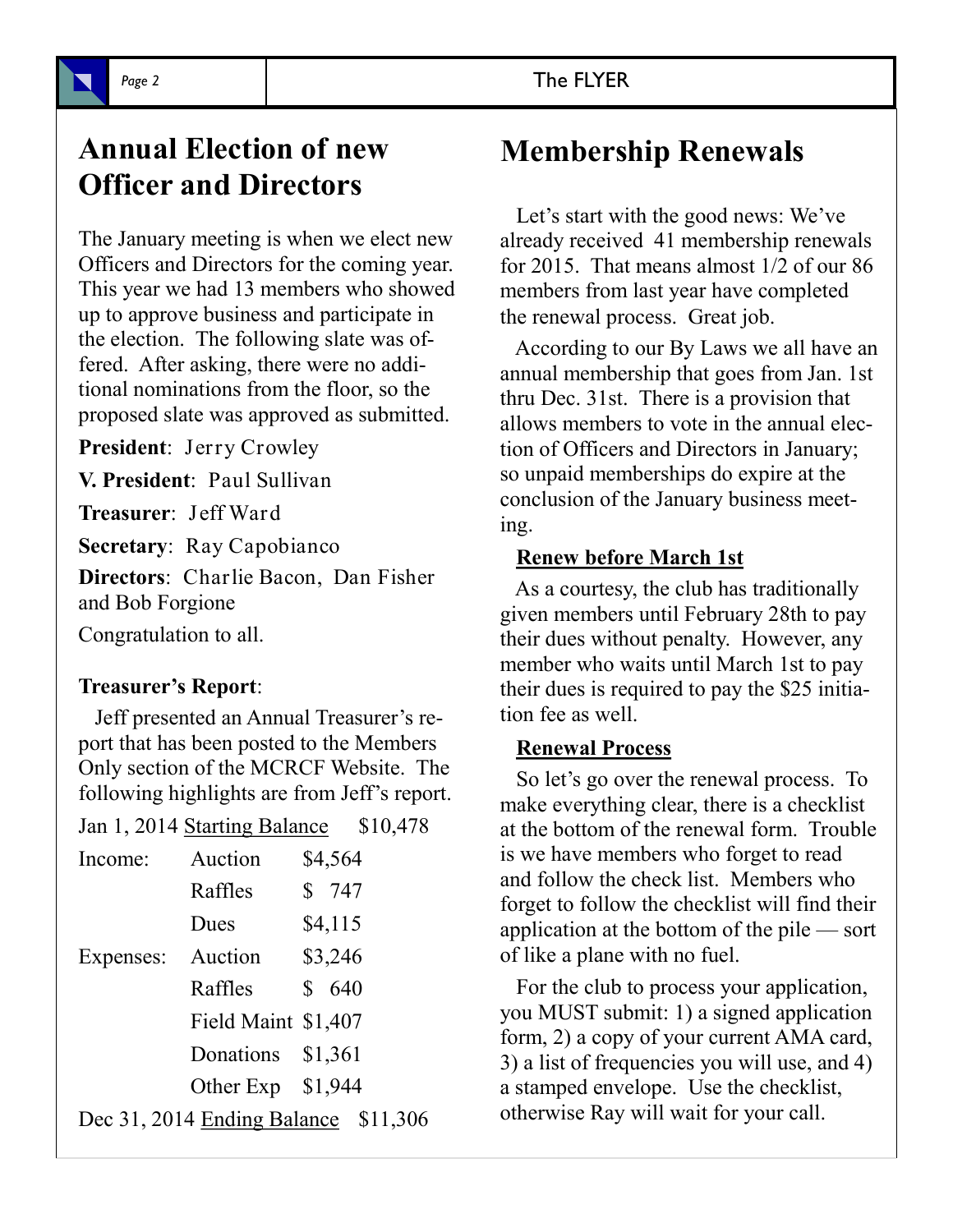### **Field Safety**

 This is rather difficult for me to write, but we all feel that there is an important message that everyone needs to hear. One of our top flyers recently had an accident at the field and had to be transported by ambulance to the hospital where he received over 100 stitches to close 20 cuts on his right hand.

#### **Safety First**

 Complacency was a primary factor, so the first point is to Think Safety First. John knew better, but he had already made one adjustment to the engine, so he tried to do it again.

#### **Don't Fly Alone**

 So some won't like to hear this; but our Safety Rules already suggest that it is not a good idea. We don't say you can't; but John would have been in serious trouble had he been alone. With his right hand bleeding, it would have been very difficult to locate and dial his cell phone.

#### **Fly with a Spotter**

 Some clubs require that flyers have a spotter with them to help take care of things that the pilot may not observe. The extra person can also help restrain the plane if needed; or warn the pilot that someone has wandered onto the runway.

#### **We all wish John the Best**

 John, we all wish you the best and hope that you have a speedy recovery.

## **Coming Events Auction: Sat. Jan 25th Feb Meeting: Wed. Feb 11th**

#### **Annual Club Auction**

**— This Sunday, Jan. 25th —** 

 The club's Annual Auction is scheduled for this coming Sunday, Jan 25th. The event will be held at the Marshall Middle School in Billerica.

### **We need volunteers!**

We need members who can volunteer to help set up and run the auction. Show up at the school around 10AM and we'll help find a job for you. If you have some model related items for sale, bring them too.

 We're going to try and make a quick exit once the auction is over, so we need a few volunteers to help with cleanup as well.

### **February Meeting — Wed. Feb. 11th —**

 This is a bit early, but don't forget our next monthly club meeting will be held on **Wed., Feb. 11th**.

 Monthly meetings are held at 7:30 pm at the Lewis building, 248 Boston Road.

#### **Coming Events**

Spring Cleanup